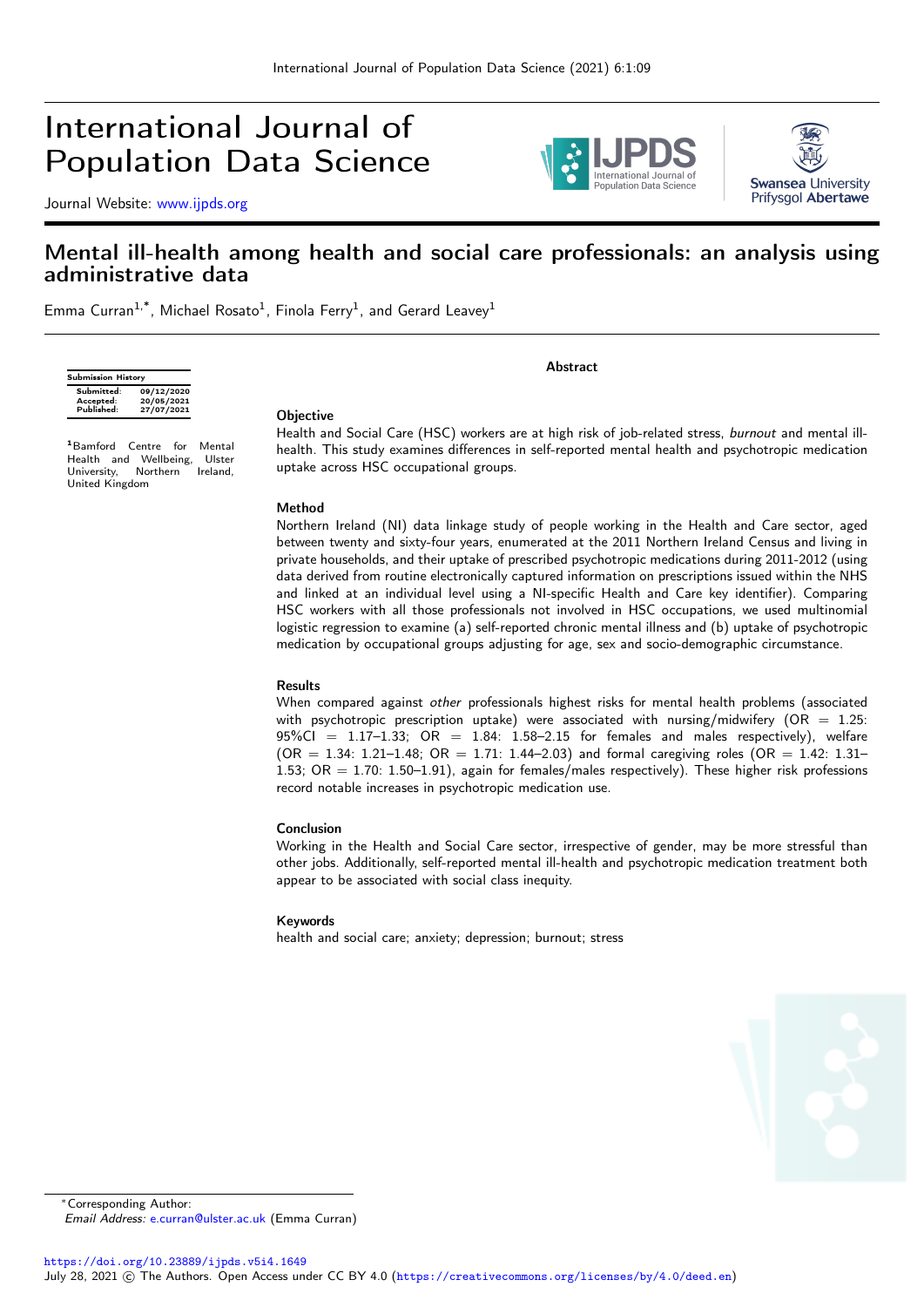# Introduction

# Health and social care professional stress

While employment is generally important for psychological health and well-being [\[1–](#page-6-0)[3\]](#page-6-1), some jobs and aspects of work can be challenging, leading to poor mental health [\[4\]](#page-6-2). Occupational wellbeing has received growing attention from government and the media [\[5\]](#page-6-3), and medical and social care staff may be particularly vulnerable [\[5,](#page-6-3) [6\]](#page-6-4). International evidence suggests that healthcare professionals are more likely to be exposed to long working hours, night work or shift work and may frequently experience sleep disturbance [\[7\]](#page-6-5). Prolonged workrelated stress, experienced by between 30% and 40% of healthcare staff [\[8\]](#page-6-6), can lead to burnout and is associated with depression, anxiety and sleep disorders [\[9\]](#page-6-7). Additionally, poor support from management, bullying and low autonomy all contribute to distress [\[7\]](#page-6-5).

In the job-strain model, high strain jobs, highly demanding but with limited personal operational control, impact most negatively on health [\[10\]](#page-6-8). Support from colleagues, managers or personal relationships may modify the effect of high strain work [\[11\]](#page-6-9). Other theories suggest that health is impacted by an imbalance between work efforts and rewards [\[12\]](#page-6-10) with consequent demoralisation and feelings of injustice [\[13\]](#page-6-11). Additionally, overcommitment to a job may also be harmful [\[14,](#page-6-12) [15\]](#page-7-0).

Jobs with considerable public contact including formal caring may be particularly stressful [\[16,](#page-7-1) [17\]](#page-7-2). The current consensus is that caregiving is associated with poorer mental health and informal caregivers tend to demonstrate higher levels of stress and a higher prevalence and incidence of depression [\[18\]](#page-7-3). The British Psychiatric Morbidity Study  $(N = 3425)$  [\[3\]](#page-6-1) found that personal service occupations had the greatest risk of common mental disorders (CMD) for both men and women, but that psychosocial work characteristics were not associated with CMD in these groups. While social class may partly explain high rates of CMD, the emotional labour involved with this type of role may also contribute [\[3\]](#page-6-1).

Social disadvantage may partly confound the association between work and mental health. A better understanding of work as a determinant of well-being requires adjustment for potential confounding factors such as socioeconomic status, education, health behaviours, housing circumstances and satisfaction with personal time that may explain these associations [\[19\]](#page-7-4).

# Research objective

General practitioners (GPs) are responsible for diagnosing and treating most people with comorbid depression and anxiety, frequently prescribing benzodiazepine and antidepressant medications [\[20\]](#page-7-5). In the past, obtaining accurate population estimates of the rates of psychotropic drug use has been difficult, and the applicability of existing literature is limited due to small or highly selected samples [\[21\]](#page-7-6). In this study we examine: (a) self-reported mental health and (b) prevalence and frequency of psychotropic medication use among health and social care (HSC) occupational groups relative to other professional occupations.

#### Method

This study is part of a recent Administrative Data Research initiative, funded by the United Kingdom (UK) Economic and Social Research Council (ESRC), to develop the use of routinely collected administrative data for research purposes. In this instance the population of interest is drawn from the Northern Ireland (NI) 2011 Census enumerated population. While the general mechanisms involved in evolving and building the database spine (in this case the whole enumerated 2011 Census population) are detailed elsewhere [\[22,](#page-7-7) [23\]](#page-7-8), the data linkages for this study include both this and electronically captured data on medications prescribed through Primary Care and dispensed by pharmacists, data gathered initially for pharmaceutical audit [\[22\]](#page-7-7) and held on the Business Services Organisation (BSO) Enhanced Prescribing Database (EPD). The databases are managed and maintained by the Northern Ireland Statistics and Research Agency (NISRA): all data is classed as confidential; is held in, and accessed from, a secure setting; by accredited researchers, each of whom must adhere to stringent protocols obviating disclosure issues; and using data de-identified prior to researcher access.

#### Study population

Full-time employed persons in the NI Health and Social Care (HSC) workforce at the time of the 2011 Census.

Two outcome measures indicating aspects of mental illhealth were derived: (1) from the census, whether someone has recorded an emotional or mental health condition that has lasted (or is expected to last) for at least twelve months (no/yes); and the number of prescriptions for psychotropic medication received in the twelve months following the census. We identified those who were administered a mental health prescription during 2011/12, as indicated from Enhanced Prescribing Data 2011/2012. We examine individuals who were prescribed medication in the following BNF categories in the 12-month period from April 2011 to March 2012: BNF 4.1, 4.2 and 4.3: hypnotics and anxiolytics; drugs used in psychoses and related disorders; and anti-depressants. HSC professions were classified according to Standard Occupational Classifications (SOC) [\[24\]](#page-7-9) and specifically minor occupational units were identified based on three digit SOC codes. Sociodemographic characteristics were derived from census information: age (in five-year age bands); gender; marital status (coded as married; not married; or widowed, separated & divorced); and whether or not in a lone parent household (no/yes); locale of residence (urban, intermediate or rural). The census includes a question on any informal care provided (excluding care carried out as part of a job), we defined a binary outcome (informal carer status  $=$  no/yes). Because NI is typically ethnically homogenous, ethnicity was coded as binary (white, non-white). While occupational characteristics are addressed directly in the definitions of the populations of interest, other aspects of broadly socioeconomic circumstance are represented through three proxies, each recording different aspects of social structure and included because of their established place in social epidemiology: educational attainment (coded as no formal qualifications, intermediate level, degree-level); household car availability (two or more cars, one only, no cars); and housing tenure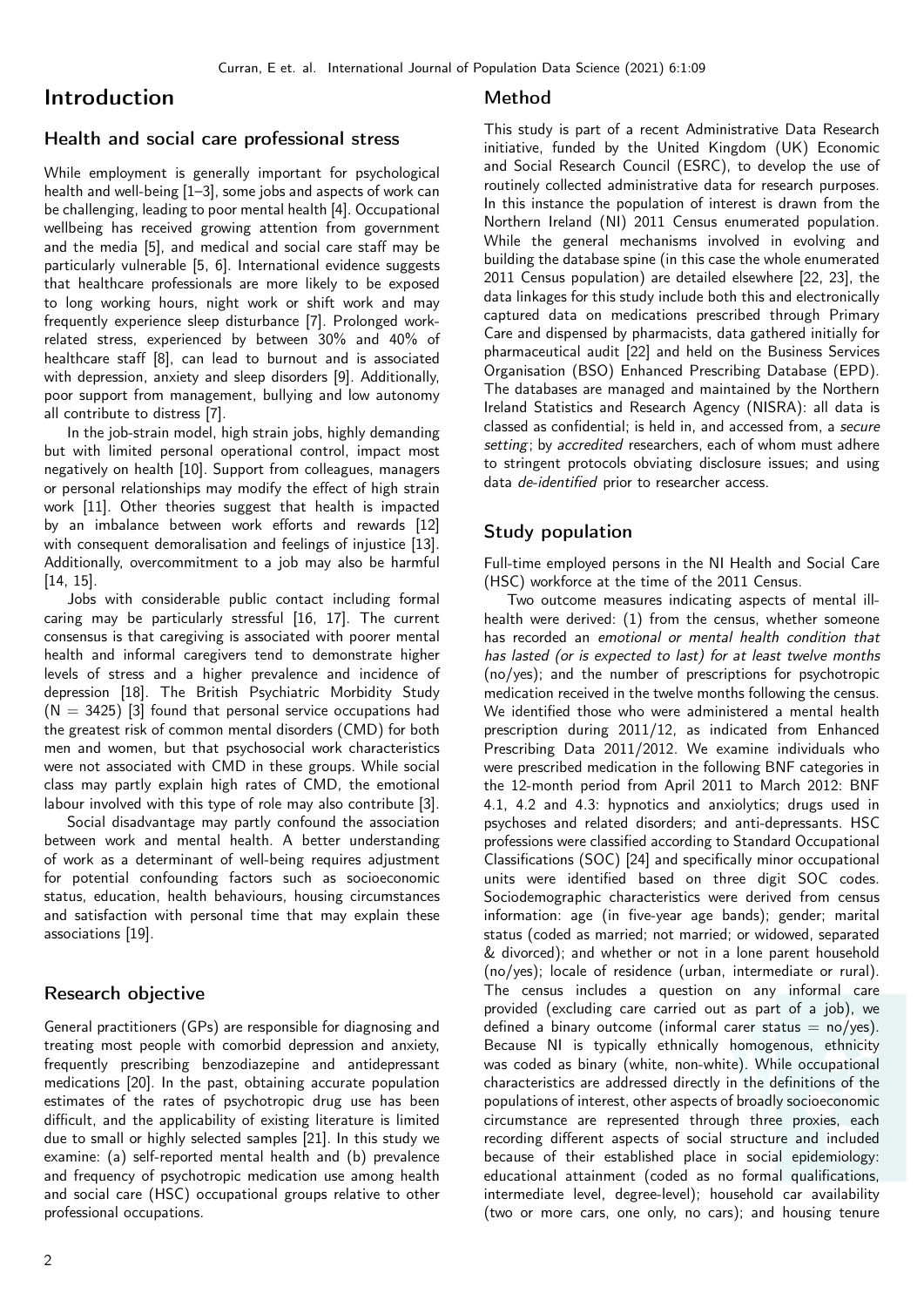(owner-occupation, renting). This latter was combined with information on property values, originally utilised for local taxation purposes to derive a meaningful six-fold gradation of household rental/owner occupation (see Table [2\)](#page-4-0).

#### Analysis

Analysis was confined to the working-age population, aged 25–59 and 25–64 years for women and men respectively. Descriptive statistics outline the distribution of self-reported mental ill-health and psychotropic treatment for mental illhealth across the included explanatory factors. Separate gender-stratified logistic regression models fully adjusted for all the noted factors are presented for each of the outcome variables (self-reported mental health problems and psychotropic medication).

#### Results

The study population included 109,627 persons aged between twenty and fifty-nine (women), and twenty and sixty-four (men) in the 2011 Census: 61,639 females and 47,988 males, of whom 33,338 (54.1%) and 9,702 (20.2%) respectively were employed in the Health and Care (HSC) Sector. For both groups the residual populations comprised a reference group of professionals not involved in health and care (Table [2\)](#page-4-0). Overall,  $1.93\%$  (n = 2,116) of people working in the HSC sector self-reported chronic mental health problems at census, and  $15.18\%$  (n = 16,639) psychotropic drug use for a common mental disorder (Table [1\)](#page-3-0). In most cases, relative to the reference population, those in the HSCare sector were more likely to obtain psychotropic medication.The frequency of psychotropic drug use is higher among those in nursing (19.47%:  $n = 2,459$ ), welfare (20.22%:  $n = 775$ ), formal caring  $(26.49\%: n = 3,933)$  and management  $(21.83\%: n=222)$ roles than the other occupation groups. These groups also record higher levels at ten or more prescriptions: 4.71%, 5.14%, 7.25% and 4.92% respectively for each. However, HSC managers are, in absolute terms, a very small group within this sector.

Table [2](#page-4-0) reports both the numbers (and proportions) of the various sub-populations of interest in the study, and the Odds Ratios (ORs) associated with self-reported mental health problems and psychotropic prescription receipt. Models are stratified by gender and fully adjusted for socio-demographic and socio-economic associations and HSC occupation type (with this indicator the reference group comprises all those in full-time employment in professional occupations other than in HSC occupations). A number of the cells in the frequency columns were classed by the data custodians as disclosive. To obviate this problem we had to remove the equivalent cells from male/female frequencies.

Self-reported mental health problems were higher in females working in a formal welfare role  $(OR = 1.35)$ :  $95\%$ CI = 1.04–1.74). As expected, excess likelihood for receipt of psychotropic medication were recorded for both males and females employed in nursing, welfare and formal caregiving roles. Males in managerial roles and those working as therapy professionals also recorded higher likelihoods of CMD, with psychotropic prescription use  $(OR = 1.55: 1.07-2.25)$  and  $OR = 1.48: 1.01 - 2.15$  respectively).

More generally, while self-reported mental health problems increased with age, minority ethnic status appears protective  $(OR = 0.41: 0.26 - 0.65$  and  $OR = 0.56: 0.32 - 0.97$  for females and males respectively when compared with their white peers), as does marriage and higher educational qualifications. Excess likelihoods were noted for those in rented housing (when compared against those in owner-occupation). Excess likelihoods were recorded for men in a lone parenting role and for women in an informal caring role ( $OR = 1.65: 1.12-2.42$ ) and  $OR = 1.16$ : 1.02-1.33 respectively).

Factors associated with psychotropic medication for both men and women mostly follow the patterns described above: for example, marital status, household car access, and locale of residence; age and ethnicity. Excess likelihoods were recorded for women in a lone-parenting role  $(OR = 1.27: 1.17-$ 1.37) and for both women and men in an informal caring role (OR =  $1.15: 1.09-1.21$  and OR =  $1.18: 1.09-1.28$ respectively). Finally, excess likelihoods were recorded for those in rented housing when compared with the most affluent owner-occupation ( $OR = 1.56: 1.35 - 1.79$  and  $1.51: 1.29 - 1.77$ for women and men respectively).

Table [3](#page-5-0) shows the sex-specific relationships between HSC occupation role and number of prescribed medications, firstly age-adjusted and then fully adjusted (with those receiving no medication as the reference category). For brevity and to allow focus, only the findings for HSC occupations are presented. The extended findings are available on request. For women, both the age-adjusted and fully adjusted models are consistent: nurses, welfare professionals and care workers show excess likelihoods across all prescription groups (with the exception of care workers receiving twenty or more). However, while women in HSC management roles show higher (age-adjusted) ORs this excess disappears on full adjustment. For men similar patterns were recorded: higher levels in nursing, welfare and caring occupations.

# **Discussion**

This study confirms evidence that people working in the caring sector are at higher risk of poor mental health outcomes when compared to other occupations. This is all the more compelling because we have obtained not only data on self-reported mental health problems but separately obtained administrative data on receipt of psychiatric medication. Investigations of the use of psychotropic drugs employing data from populationbased studies are justified by the high and increasing prevalence of the consumption of these drugs in particular segments of society, especially anxiolytics and antidepressants [\[25\]](#page-7-10). However, we only note dispensed prescriptions and cannot identify usage or therapeutic drugs prescribed in the absence of mental illness. Importantly too, our findings show that even within health and social care, some jobs carry more risk of mental illness than others, with social care workers having exceptionally high levels of psychiatric medication compared to other health professions and the general population. Socioeconomic circumstances, unsurprisingly, were also associated with higher risk of mental health problems, as was lone-parent status and low educational attainment.

However, we additionally show that informal caregiving greatly increases the risk of mental health problems among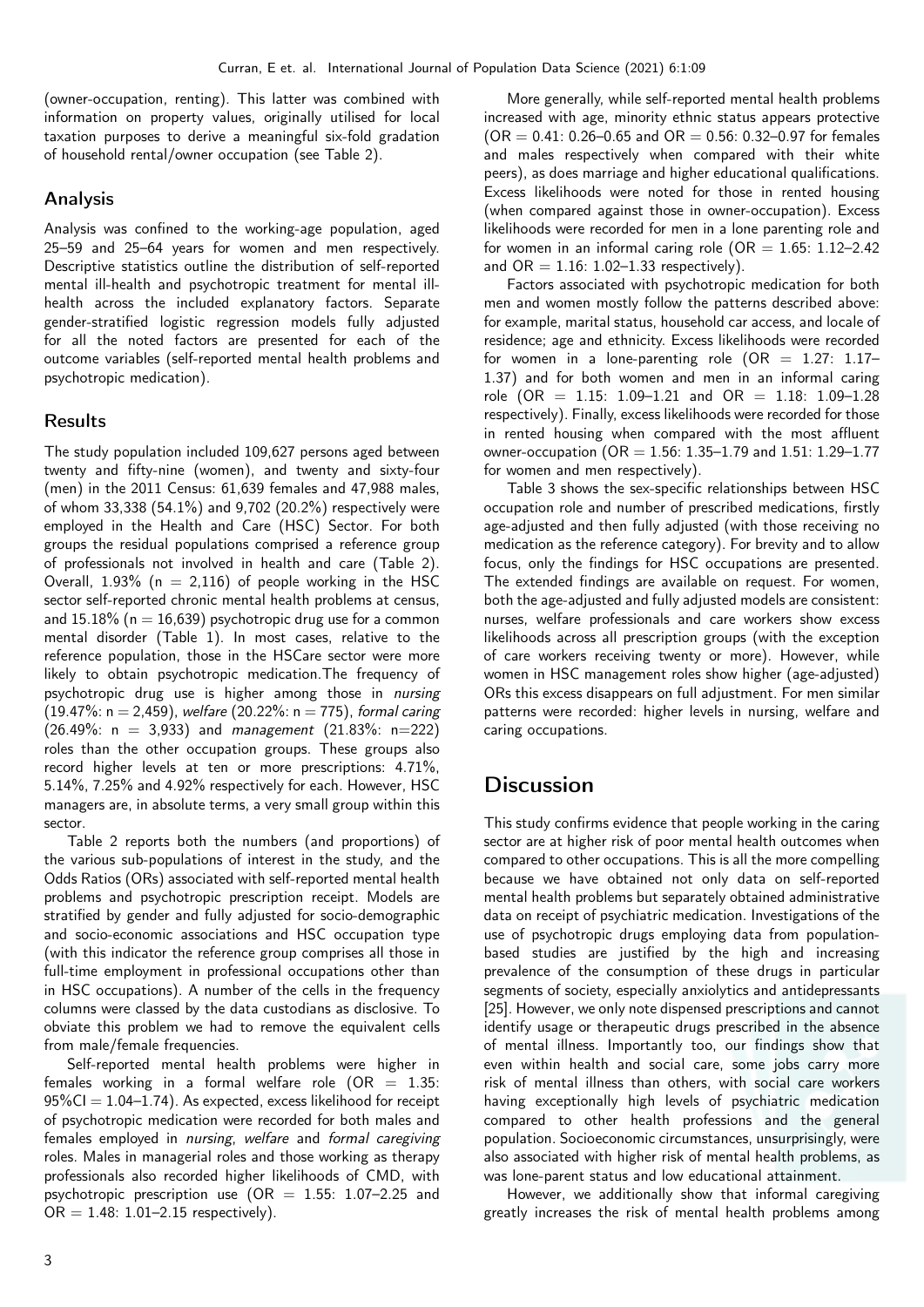<span id="page-3-0"></span>Table 1: Prevalence of (a) self-reported mental ill-health and (b) psychotropic prescription use (EPD, 2011–2012) across health and social care occupational classifications (recorded at the 2011 NI Census)

| Other professionals;<br>and occupational<br>classification across<br>the HSC sector | Total<br>study<br>population<br>% (n) | Self-reported<br>mental<br>ill-health<br>% (n) | Psychotropic<br>use:<br>none<br>% (n) | Psychotropic<br>use:<br>one<br>% (n) | Psychotropic<br>use:<br>$2 - 3$<br>% (n) | Psychotropic<br>use:<br>$4 - 9$<br>% (n) | Psychotropic<br>use:<br>$10+$<br>% (n) |
|-------------------------------------------------------------------------------------|---------------------------------------|------------------------------------------------|---------------------------------------|--------------------------------------|------------------------------------------|------------------------------------------|----------------------------------------|
| Other professional                                                                  | 60.74 (66,587)                        | 1.72(1,145)                                    | 87.83 (58,479)                        | 3.17(2,108)                          | 2.31(1,536)                              | 4.15(2,762)                              | 2.56(1,702)                            |
| <b>HSC Managers</b>                                                                 | 0.93(1,017)                           | 2.85(29)                                       | 78.17 (795)                           | 4.03(41)                             | 4.62(47)                                 | 8.26(84)                                 | 4.92(50)                               |
| <b>Healthcare</b>                                                                   | 8.01 (8,779)                          | 1.16(102)                                      | 89.74 (7,878)                         | 2.80(246)                            | 1.99(175)                                | 3.52(309)                                | 1.95(171)                              |
| Therapy                                                                             | 1.77(1,935)                           | 1.09(21)                                       | 87.55 (1,694)                         | 3.51(68)                             | 2.17(42)                                 | 4.08(79)                                 | 2.69(52)                               |
| Nurses/Midwives                                                                     | 11.52(12,631)                         | 2.33(294)                                      | 80.54 (10,172)                        | 4.71(595)                            | 3.49(441)                                | 6.56(828)                                | 4.71 (595)                             |
| Welfare                                                                             | 3.50(3,832)                           | 2.534(97)                                      | 79.78 (3,057)                         | 3.89(149)                            | 4.33(166)                                | 6.86(263)                                | 5.14(197)                              |
| Formal carer                                                                        | 13.54 (14,846)                        | 2.88(428)                                      | 73.52 (10,913)                        | 6.02(894)                            | 4.44(659)                                | 8.78(1,303)                              | 7.25(1,077)                            |
| Total: all                                                                          | 100 (109,627)                         | 1.93(2,116)                                    | 84.83 (92,988)                        |                                      | 15.18 (16,639)                           |                                          |                                        |

Managers and proprietors in health and care services includes: Health care practice managers; Residential, day and domiciliary care managers and proprietors. Health professionals includes: Medical practitioners; Psychologists; Pharmacists; Ophthalmic opticians; Dental practitioners; Medical radiographers; Podiatrists. Therapy professionals includes: Physiotherapists; Occupational therapists; Speech and language therapists. Nursing and midwifery professionals includes: Nurses; Midwives. Welfare professionals' incudes: Social workers; Probation officers. Caring personal services includes: Nursing auxiliaries and assistants; Ambulance staff (excluding paramedics); Dental nurses; Houseparents' and residential wardens; Care workers and home carers; Senior care workers; Care escorts.

men and women, supporting earlier evidence on the challenges of caring [\[18\]](#page-7-3). There is a considerable body of evidence that family or informal caregivers are at high risk of stress and common mental disorders [\[26,](#page-7-11) [27\]](#page-7-12). However, variation in caregiving risk is often mediated by age, gender, relationship, condition and symptoms [\[28\]](#page-7-13). While we were unable to show which caregiver or care-receiver factors influence these outcomes, we could show that caregiving, independent of other major socioeconomic factors, contributes to poor mental health. We noted that minority ethnic status appears to be protective against mental health problems, with this finding on self-reported ill-health replicated in other studies [\[18\]](#page-7-3). This may reflect an emergent healthy migrant effect, that immigrants self-report a better health status than natives [\[29\]](#page-7-14), or cultural differences related to stigma, explanatory models of mental illness or lower access to primary care [\[30\]](#page-7-15).

Previous studies have shown that, regardless of age, those self-reporting poor mental health were more likely to redeem antidepressant prescriptions [\[31\]](#page-7-16). This contrasts with our study, where self-reported mental health status is derived from the census. Again, this may be the stigma of mental illness, deterring people from seeking medical help or access to non-medical treatment [\[31\]](#page-7-16).

Work and personal relationships are central to daily life and powerfully influence well-being. It may be the case that health professionals because of their knowledge and expertise feel less stigmatised by mental illness and are therefore less inhibited to seek help and medication, compared to non-health sector. However, in the UK over the past decade the HSC workforce, their organisational setting and mental health outcomes, have received growing attention [\[5\]](#page-6-3).

National Health Service (NHS) staff work under the impact of fiscal austerity and funding cuts, in services under intense pressure, with professional apprehensions about quality of care, patient safety and staff retention [\[32\]](#page-7-17). The NHS is the world's fifth largest employer with a workforce of 1.7 million, with reported sickness absence at 3–4% and over a quarter of staff illness attributable to mental ill-health [\[33\]](#page-7-18). An earlier UK based study reported that the prevalence of psychiatric disorder amongst health associated professionals was slightly lower than the average amongst all workers (11% compared to an overall prevalence of 13%). However, certain occupations within the healthcare sector had a higher prevalence of psychiatric disorder than expected, for example, nurse auxiliaries and care assistants [\[34\]](#page-7-19).

More recently, data from the Second UK Survey of Psychiatric Morbidity amongst adults living in private households in Britain reported higher prevalence of CMD in occupations including primary and secondary teachers, welfare community, youth workers, security staff, waiters, bar staff, nurse auxiliaries and care assistants [\[3\]](#page-6-1). These occupations involve an emotional labour in working closely with the general public, including a degree of responsibility and unpredictability in personal interactions. High expectations from the public, risk of violence and verbal aggression can result in the professional masking their personal emotional needs to their detriment in terms of mental health [\[3\]](#page-6-1). Other studies have found that those working in minority, typically female dominated occupations such as teaching, healthcare and social work, are at increased risk of CMD. However, selection may account for this too [\[35\]](#page-7-20). Nevertheless, high levels of staff absence have important economic consequences and are negatively associated with healthcare service quality, including patient safety and effective patient care [\[33\]](#page-7-18). Dealing with this challenge across the NHS is parallel to analogous challenges existing around funding of HSC services [\[5,](#page-6-3) [6\]](#page-6-4).

A possible explanation for higher CMD among those working in the HSC sector might relate to increased exposure to psychological distress, including role conflict, emotional labour, risk of medical error/litigation and strained relationships with patients/caregivers [\[36\]](#page-7-21). High job stress,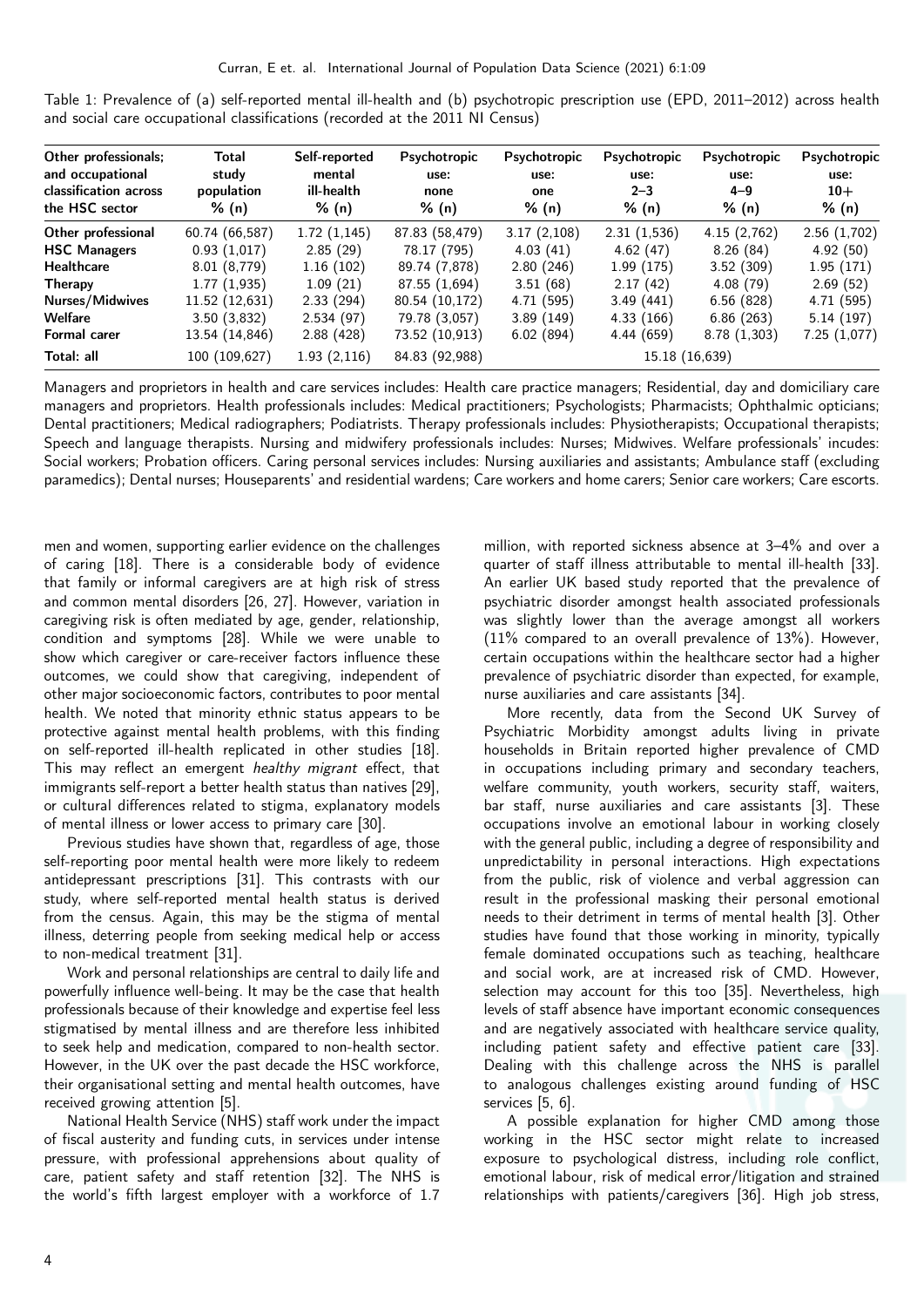<span id="page-4-0"></span>Table 2: Health and social care occupations (females and males separately)

|                                                                                                                                                             | <b>Females</b>            |           |                                                                                                                                               | Males        |                                                           |                          |                      |                                                                                                   |                         |                              |
|-------------------------------------------------------------------------------------------------------------------------------------------------------------|---------------------------|-----------|-----------------------------------------------------------------------------------------------------------------------------------------------|--------------|-----------------------------------------------------------|--------------------------|----------------------|---------------------------------------------------------------------------------------------------|-------------------------|------------------------------|
| study<br>self-reported<br>population<br>characteristics<br>population<br>mental ill-health                                                                  |                           |           | psychotropic<br>medication                                                                                                                    |              | self-reported<br>study<br>population<br>mental ill-health |                          |                      | psychotropic<br>medication                                                                        |                         |                              |
|                                                                                                                                                             | $N(%)^8$                  | $n (%)^*$ | OR (95% CI)                                                                                                                                   | $n$ (%)      | OR (95% CI)                                               | N $(%)^{\$}$             | $n$ (%) <sup>*</sup> | OR (95% CI)                                                                                       | $n$ (%)                 | OR (95% CI)                  |
|                                                                                                                                                             |                           |           |                                                                                                                                               |              | <b>Health and Social Care occupations</b>                 |                          |                      |                                                                                                   |                         |                              |
| Other professionals                                                                                                                                         | 28,301 (45.9) 476 (1.7)   |           | 1.00                                                                                                                                          | 4,409 (15.6) | 1.00                                                      | 38,286 (79.8) 669 (1.7)  |                      | 1.00                                                                                              | 3,699(9.7)              | 1.00                         |
| <b>Managers</b>                                                                                                                                             | 798 (1.3)                 |           | 1.23 (0.81-1.87) $186(23.3)$ 1.14 (0.96-1.36)                                                                                                 |              |                                                           | 219(0.5)                 |                      | $0.74(0.27-2.01)$                                                                                 | 36 (16.4)               | $1.55(1.07-2.25)$            |
| Healthcare                                                                                                                                                  | 4,760 (7.7)               |           | $70(1.5)$ 1.14 $(0.88-1.48)$ 588 $(12.4)$ 0.93 $(0.85-1.02)$ 4,019 $(8.4)$                                                                    |              |                                                           |                          |                      | $32(0.8)$ 0.55 $(0.37-0.80)$                                                                      | 313(7.8)                | $0.92(0.81-1.05)$            |
| Therapy                                                                                                                                                     | 1,653(2.7)                |           | $0.76$ (0.46-1.23) $208$ (12.5) 0.88 (0.76-1.03)                                                                                              |              |                                                           | 282(0.6)                 |                      | $0.81(0.26-2.55)$                                                                                 | 33 (11.7)               | $1.48(1.01-2.15)$            |
| Nurses/Midwives                                                                                                                                             |                           |           | 11,327 (18.4) $265$ (2.3) 1.17 (1.00-1.37) 2,236 (19.2) 1.25 (1.17-1.33) 1,304 (2.7)                                                          |              |                                                           |                          |                      | $29(2.2)$ 1.13 (0.76-1.67)                                                                        |                         | 223 (17.1) 1.84 (1.58-2.15)  |
| Welfare                                                                                                                                                     | 2,816(4.6)                |           | 1.35 $(1.04-1.74)$ 599 $(20.7)$ 1.34 $(1.21-1.48)$ 1,016 $(2.1)$                                                                              |              |                                                           |                          |                      | $1.06(0.69-1.64)$                                                                                 |                         | 176 (17.3) 1.71 (1.44-2.03)  |
| Formal carer                                                                                                                                                |                           |           | 11,984 (19.4) 328 (2.7) 0.91 (0.74-1.13) 3,382 (27.1) 1.42 (1.31-1.53) 2,862 (6.0) 100 (3.5) 1.08 (0.83-1.39) 551 (19.3) 1.70 (1.50-1.91)     |              |                                                           |                          |                      |                                                                                                   |                         |                              |
|                                                                                                                                                             |                           |           |                                                                                                                                               |              | age group                                                 |                          |                      |                                                                                                   |                         |                              |
| $20 - 24$                                                                                                                                                   | 4,526 (7.3)               | 35(0.8)   | 1.00                                                                                                                                          | 473 (10.5)   | 1.00                                                      | $2,242(4.7)$ 17 (0.8)    |                      | 1.00                                                                                              | 127(5.7)                | 1.00                         |
| 25-29                                                                                                                                                       | $10,520(17.1)$ 76 (0.7)   |           |                                                                                                                                               |              |                                                           |                          |                      | 0.96 $(0.64-1.45)$ 1,219 $(11.6)$ 1.28 $(1.14-1.44)$ 5,977 $(12.5)$ 48 $(0.8)$ 1.17 $(0.66-2.08)$ | 364(6.1)                | $1.16(0.94-1.43)$            |
| 30-34                                                                                                                                                       |                           |           | 10,055 (16.3) 86 (0.9) 1.26 (0.83-1.90) 1,421 (14.1) 1.71 (1.52-1.92) 7,236 (15.1) 67 (0.9) 1.51 (0.86-2.65)                                  |              |                                                           |                          |                      |                                                                                                   | 548 (7.6)               | $1.66$ $(1.35-2.05)$         |
| 35-39                                                                                                                                                       | 8,441 (13.7)              |           | $132 (1.6)$ 2.38 (1.60-3.54) $1,553 (18.4)$ 2.31 (2.05-2.61) 7,085 (14.8) 78 (1.1) 1.92 (1.09-3.36)                                           |              |                                                           |                          |                      |                                                                                                   | 695 (9.8)               | $2.49(2.02-3.06)$            |
| 40-44                                                                                                                                                       | 7.947 (12.9)              |           | 170 (2.1) 3.13 (2.11-4.63) 1,753 (22.1) 2.72 (2.41-3.07) 6,771 (14.1) 103 (1.5) 2.78 (1.60-4.82)                                              |              |                                                           |                          |                      |                                                                                                   |                         | 729 (10.8) 2.74 (2.23-3.37)  |
| 45-49                                                                                                                                                       | 7,959 (12.9)              |           | 218 (2.7) 3.87 (2.62-5.70) 1,997 (25.1) 2.96 (2.62-3.34) 6,187 (12.9) 118 (1.9) 3.24 (1.87-5.63)                                              |              |                                                           |                          |                      |                                                                                                   |                         | $837(13.5)$ 3.51 (2.85-4.32) |
| 50-54                                                                                                                                                       | 7,188 (11.7)              |           | 281 (3.9) 5.67 (3.86-8.34) 1,881 (26.2) 3.17 (2.80-3.58) 5,595 (11.7) 149 (2.7) 4.72 (2.73-8.16)                                              |              |                                                           |                          |                      |                                                                                                   |                         | 753 (13.5) 3.53 (2.86-4.36)  |
| 55-59                                                                                                                                                       | 5,003(8.1)                |           | 256 (5.1) 7.55 (5.1-11.14) 1,311 (26.2) 3.19 (2.81-3.63) 4,484 (9.3) 160 (3.6) 6.81 (3.94-11.77) 628 (14.0) 3.88 (3.13-4.81)                  |              |                                                           |                          |                      |                                                                                                   |                         |                              |
| 60-64                                                                                                                                                       |                           |           |                                                                                                                                               |              |                                                           |                          |                      | 2,411 (5.0) 122 (5.1) 9.26 (5.30-16.15) 350 (14.5) 3.99 (3.18-5.01)                               |                         |                              |
| White                                                                                                                                                       |                           |           | 1.00                                                                                                                                          |              | ethnicity<br>1.00                                         |                          |                      | 1.00                                                                                              |                         | 1.00                         |
| non-white                                                                                                                                                   | 59,643 (96.8) 1,234 (2.1) |           |                                                                                                                                               | 11,455(19.2) |                                                           | 46,368(96.6) 848 (1.8)   |                      |                                                                                                   | 4,948 (10.7)<br>83(5.1) |                              |
|                                                                                                                                                             | 1,996(3.2)                |           | $20(1.0)$ 0.41 (0.26-0.65) 153 (7.7) 0.27 (0.23-0.33) 1,620 (3.4) 14 (0.9) 0.56 (0.32-0.97)                                                   |              | marital status                                            |                          |                      |                                                                                                   |                         | $0.34(0.27-0.42)$            |
| Married                                                                                                                                                     | 33,511 (54.4) 672 (2.0)   |           | 1.00                                                                                                                                          | 6,113 (18.2) | 1.00                                                      | $31,423(65.5)$ 551 (1.8) |                      | 1.00                                                                                              | 3,120(9.9)              | 1.00                         |
| Never married                                                                                                                                               |                           |           | 21,956 (35.6) 316 (1.4) 1.09 (0.92-1.29) 3,482 (15.9) 1.01 (0.95-1.07) 14,085 (29.4) 207 (1.5) 1.27 (1.04-1.56) 1,447 (10.3) 1.35 (1.24-1.47) |              |                                                           |                          |                      |                                                                                                   |                         |                              |
| Sep-Div-Wid                                                                                                                                                 |                           |           | $6,172$ (10.0) $266$ (4.3) 1.28 (1.06-1.56) 2,013 (32.6) 1.20 (1.11-1.30) 2,480 (5.2) 104 (4.2) 1.40 (1.08-1.80) 464 (18.7) 1.39 (1.23-1.58)  |              |                                                           |                          |                      |                                                                                                   |                         |                              |
|                                                                                                                                                             |                           |           |                                                                                                                                               |              | lone parent                                               |                          |                      |                                                                                                   |                         |                              |
| No                                                                                                                                                          | 56,349 (91.4) 1,077 (1.9) |           | 1.00                                                                                                                                          | 9,957(17.7)  | 1.00                                                      | 47,283 (98.5) 826 (1.8)  |                      | 1.00                                                                                              | 4,909 (10.4)            | 1.00                         |
| Yes                                                                                                                                                         |                           |           | 5,290 (8.6) 177 (3.4) 1.02 (0.83-1.25) 1,651 (31.2) 1.27 (1.17-1.37) 705 (1.5) 36 (5.1) 1.65 (1.12-2.42) 122 (17.3) 0.97 (0.78-1.21)          |              |                                                           |                          |                      |                                                                                                   |                         |                              |
|                                                                                                                                                             |                           |           |                                                                                                                                               |              | household car access                                      |                          |                      |                                                                                                   |                         |                              |
| No car                                                                                                                                                      | 2,920(4.7)                | 105(3.6)  | 1.00                                                                                                                                          | 844 (28.9)   | 1.00                                                      | 2,121(4.4)               | 62(2.9)              | 1.00                                                                                              | 419 (19.8)              | 1.00                         |
| $2+$ cars                                                                                                                                                   |                           |           | 40,451 (65.6) 709 (1.8) 0.66 (0.51-0.84) 6,715 (16.6) 0.68 (0.61-0.75) 33,763(70.4) 533 (1.6) 0.64 (0.46-0.87) 3,125 (9.3) 0.53 (0.46, 0.60)  |              |                                                           |                          |                      |                                                                                                   |                         |                              |
| One car                                                                                                                                                     |                           |           | 18,268 (29.6) 440 (2.4) 0.74 (0.59-0.94) 4,049 (22.2) 0.78 (0.71-0.86) 12,104 (25.2) 267 (2.2) 0.72 (0.53-0.97) 1,487 (12.3) 0.58 (0.51-0.67) |              |                                                           |                          |                      |                                                                                                   |                         |                              |
|                                                                                                                                                             |                           |           |                                                                                                                                               |              | locale of residence                                       |                          |                      |                                                                                                   |                         |                              |
| Urban                                                                                                                                                       | $12,076$ (19.6) 247 (2.1) |           | 1.00                                                                                                                                          | 2,232(18.5)  | 1.00                                                      | $11,237(23.4)$ 200 (1.8) |                      | 1.00                                                                                              | 1,234(11.0)             | 1.00                         |
| Intermediate                                                                                                                                                |                           |           | 31,911 (51.8) 675 (2.1) 1.02 (0.88-1.19) 6,501 (20.4) 1.07 (1.01-1.13) 24,592(51.3) 455 (1.9) 0.98 (0.82-1.17) 2,696 (11.0) 1.04 (0.97-1.13)  |              |                                                           |                          |                      |                                                                                                   |                         |                              |
| Rural                                                                                                                                                       |                           |           | 17,652 (28.6) 332 (1.9) 1.05 (0.87-1.25) 2,875 (16.3) 0.92 (0.86-0.99) 12,159 (25.3) 207 (1.7) 0.99 (0.80-1.22) 1,101 (9.1) 0.94 (0.86-1.04)  |              |                                                           |                          |                      |                                                                                                   |                         |                              |
| tenure/rateable value of property                                                                                                                           |                           |           |                                                                                                                                               |              |                                                           |                          |                      |                                                                                                   |                         |                              |
| OO: £160,000+ %                                                                                                                                             | 2,175(3.6)                | 36(1.7)   | 1.00                                                                                                                                          | 316 (14.5)   | 1.00                                                      | $3,247$ (6.8) $36$ (1.1) |                      | 1.00                                                                                              | 292 (9.0)               | 1.00                         |
| OO: $\text{\pounds}115K-159,999$ 7,525 (12.6)                                                                                                               |                           |           | 147 (2.0) 1.26 (0.87-1.82) 1,178 (15.7) 1.08 (0.94-1.24) 7,996 (16.7) 120 (1.5) 1.38 (0.94-2.02)                                              |              |                                                           |                          |                      |                                                                                                   | 675(8.4)                | $0.94(0.81-1.09)$            |
| OO: £90K-115,999 10,382 (17.4) 184 (1.8) 1.15 (0.80-1.66) 1,816 (17.5) 1.18 (1.03-1.35) 9,186 (19.1) 166 (1.8) 1.67 (1.15-2.43) 915 (10.0) 1.11 (0.96-1.28) |                           |           |                                                                                                                                               |              |                                                           |                          |                      |                                                                                                   |                         |                              |
| OO: £70K-90,000                                                                                                                                             |                           |           | 16,290 (27.3) 323 (2.0) 1.37 (0.96-1.96) 2,927 (18.0) 1.18 (1.03-1.34) 11,460(23.9) 199 (1.7) 1.65 (1.13-2.39) 1,181 (10.3) 1.15 (0.99-1.32)  |              |                                                           |                          |                      |                                                                                                   |                         |                              |
| $00:~\mathcal{L}$ 70,000                                                                                                                                    |                           |           | 13,718(23.0) 293 (2.1) 1.52 (1.05-2.20) 2,949 (21.5) 1.37 (1.20-1.56) 7,665 (16.0) 178 (2.3) 2.17 (1.48-3.20) 901 (11.8) 1.25 (1.07-1.46)     |              |                                                           |                          |                      |                                                                                                   |                         |                              |
| Renting                                                                                                                                                     |                           |           | 9,548 (16.0) 241 (2.5) 2.12 (1.45-3.12) 2,122 (22.2) 1.56 (1.35-1.79) 6,959 (14.5) 136 (2.0) 1.83 (1.22-2.74) 944 (13.6) 1.51 (1.29-1.77)     |              |                                                           |                          |                      |                                                                                                   |                         |                              |
| highest educational qualification                                                                                                                           |                           |           |                                                                                                                                               |              |                                                           |                          |                      |                                                                                                   |                         |                              |
| High                                                                                                                                                        | 48,511 (78.7) 869 (1.8)   |           | 1.00                                                                                                                                          | 7,938(16.4)  | 1.00                                                      | $40,258(84.0)$ 605 (1.5) |                      | 1.00                                                                                              | 3,910(9.7)              | 1.00                         |
| Low                                                                                                                                                         |                           |           | 1,596 (2.6) 82 (5.1) 1.58 (1.18-2.12) 559 (35.0) 1.34 (1.18-1.52) 689 (1.4) 46 (6.7) 2.55 (1.80-3.62) 136 (19.7) 1.14 (0.93-1.41)             |              |                                                           |                          |                      |                                                                                                   |                         |                              |
| Intermediate                                                                                                                                                |                           |           | 11,532(18.7) 303 (2.6) 1.18 (0.98-1.43) 3,111 (27.0) 1.29 (1.20-1.38) 7,041 (14.7) 211 (3.0) 1.62 (1.35-1.94) 985 (14.0) 1.18 (1.08-1.28)     |              |                                                           |                          |                      |                                                                                                   |                         |                              |
| informal carer                                                                                                                                              |                           |           |                                                                                                                                               |              |                                                           |                          |                      |                                                                                                   |                         |                              |
| No                                                                                                                                                          | 49,921 (81.0) 918 (1.8)   |           | 1.00                                                                                                                                          | 8,894 (17.8) | 1.00                                                      | 41,034(85.5) 692 $(1.7)$ |                      | 1.00                                                                                              | 4,098 (10.0)            | 1.00                         |
| Yes                                                                                                                                                         |                           |           | 11,718 (19.0) 336 (2.9) 1.16 (1.02-1.33) 2,714 (23.2) 1.15 (1.09-1.21) 6,954 (14.5) 170 (2.4) 1.12 (0.94-1.34) 933 (13.4) 1.18 (1.09-1.28)    |              |                                                           |                          |                      |                                                                                                   |                         |                              |

Likelihoods of (a) self-reported chronic mental health problems at the 2011 Census and (b) receipt of psychotropic prescriptions in the twelve months following the Census. Data represents: included populations; number and proportions of each included group (a) self-reporting mental health problems and (b) receiving prescriptions; and Odds Ratios (ORs) and 95% Confidence Intervals for fully adjusted logistic regression models.

\$: percentages represents the proportion of the associated group with the whole population (column percentages).

\*: Because of small numbers (counts of less than ten) some rows with results missing are classed as potentially disclosive. %: this group includes a category 'OO: no rateable value yet determined' which, while included to allow for analyses of the whole study population, is not reported as it contains no useful information. For this group the rateable values are assumed to be distributed randomly over all the owner occupation categories.

low reward and moral injury have led to staffing shortages which contribute to increased stress across HSC professions due to fragmentation of responsibility for workforce issues at a national level; poor workforce planning; cuts in training place funding; insecurities surrounding potentially restrictive immigration policies exacerbated by Brexit rhetoric; and high levels of healthcare providers leaving their jobs prematurely. Staff shortages increase workload for those remaining and,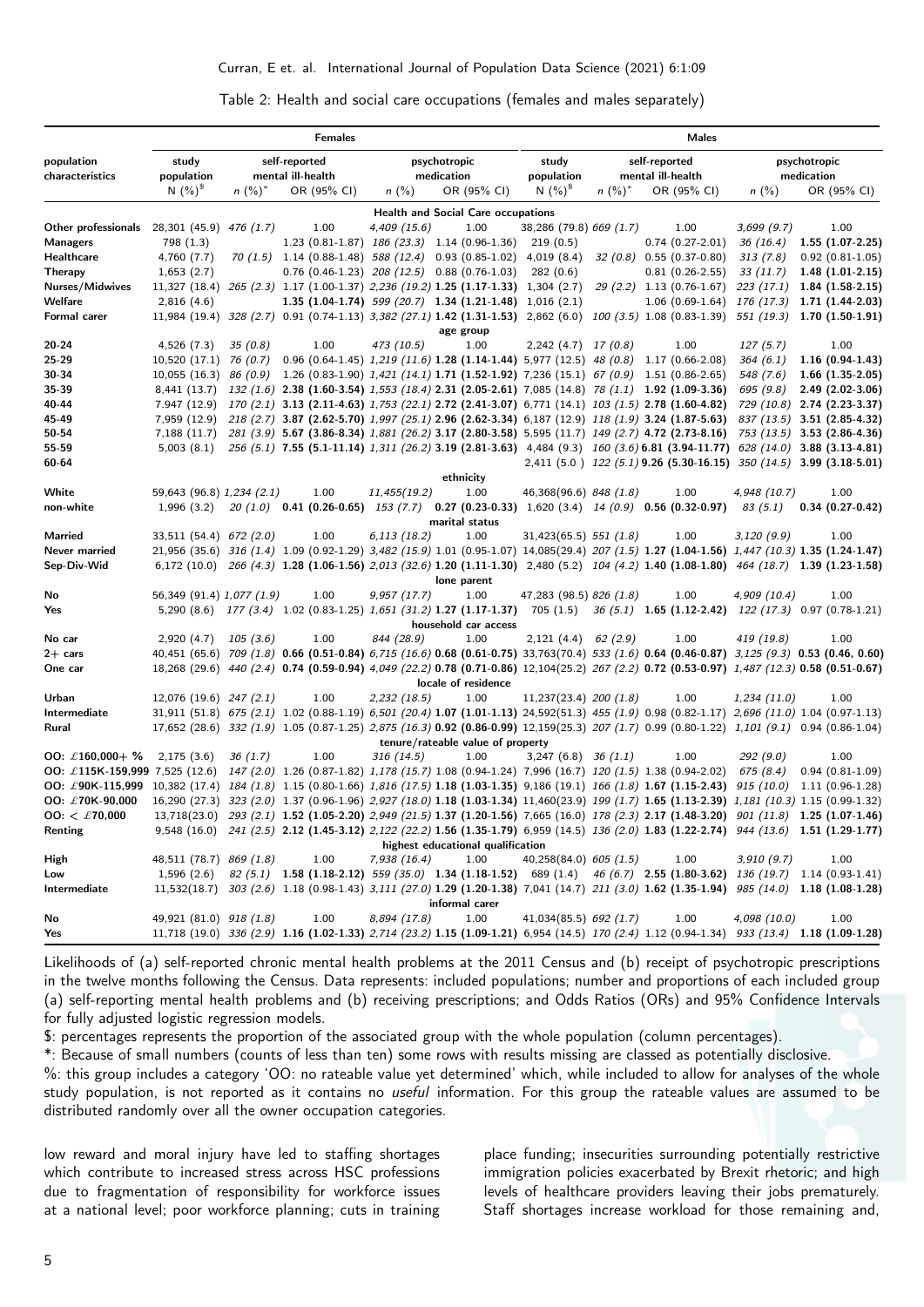<span id="page-5-0"></span>Table 3: Health and social care occupations and the likelihood for psychotropic prescriptions in the 12 months following the Census

|                       | Cohort<br>characteristics    | One<br>Psychotropic<br>prescriptions<br>OR (95% CI) | $2 - 3$<br>Psychotropic<br>prescriptions<br>OR (95% CI) | $4 - 9$<br>Psychotropic<br>prescriptions<br>OR (95% CI) | $10 - 19$<br>Psychotropic<br>prescriptions<br>OR (95% CI) | $20+$<br>Psychotropic<br>prescriptions<br>OR (95% CI) |
|-----------------------|------------------------------|-----------------------------------------------------|---------------------------------------------------------|---------------------------------------------------------|-----------------------------------------------------------|-------------------------------------------------------|
| <b>Males</b>          | Other Professional           | 1.00                                                | 1.00                                                    | 1.00                                                    | 1.00                                                      | 1.00                                                  |
| Health &              | Managers                     | $1.74(0.92-3.30)$                                   | $1.48(0.65-3.36)$                                       | $1.42(0.77-2.63)$                                       | $1.79(0.79-4.06)$                                         | $2.21(0.70-6.97)$                                     |
| <b>Social Care</b>    | Health Professionals         | $0.96(0.78-1.18)$                                   | $0.78(0.59-1.03)$                                       | $0.73(0.59-0.90)$                                       | $0.73(0.54-1.00)$                                         | $0.68(0.41-1.11)$                                     |
| workforce:            | Therapy Professionals        | $1.39(0.71-2.72)$                                   | $0.69(0.22-2.17)$                                       | $1.68(0.95-2.94)$                                       | $1.72(0.76-3.89)$                                         | $1.24(0.31-5.04)$                                     |
| Age adjusted          | Nurses/Midwives              | $2.00(1.53-2.61)$                                   | $1.38(0.95-2.00)$                                       | $1.77(1.39-2.27)$                                       | $2.14(1.53-2.99)$                                         | 2.77 (1.76-4.35)                                      |
|                       | Welfare Professionals        | $1.45(1.03-2.04)$                                   | $1.91(1.34-2.73)$                                       | $1.78(1.36-2.34)$                                       | $2.67(1.90-3.74)$                                         | $1.85(1.01-3.40)$                                     |
|                       | Care Workers                 | $2.13(1.77-2.56)$                                   | $1.85$ $(1.46 - 2.33)$                                  | $2.03(1.71-2.39)$                                       | $3.10(2.53-3.81)$                                         | $2.84(2.05-3.94)$                                     |
| <b>Males</b>          | Other Professional           | 1.00                                                | 1.00                                                    | 1.00                                                    | 1.00                                                      | 1.00                                                  |
| Health &              | Managers                     | $1.66$ $(0.87-3.17)$                                | $1.27(0.52-3.10)$                                       | $1.43(0.77-2.65)$                                       | $1.72(0.76-3.93)$                                         | $2.20(0.69-7.01)$                                     |
| <b>Social Care</b>    | Health Professionals         | $1.01(0.81-1.26)$                                   | $0.87(0.65-1.15)$                                       | $0.85(0.68-1.05)$                                       | $1.01(0.73-1.40)$                                         | $0.95(0.56-1.59)$                                     |
| workforce:            | Therapy Professionals        | $1.33(0.65-2.70)$                                   | $0.77(0.24-2.40)$                                       | $1.82(1.03-3.21)$                                       | 1.93 (0.85-4.38)                                          | $1.38(0.34-5.64)$                                     |
| Fully adjusted        | Nurses/Midwives              | $1.92(1.46-2.53)$                                   | $1.41(0.96-2.06)$                                       | $1.80(1.40-2.31)$                                       | $2.03(1.44-2.86)$                                         | 2.34 (1.47-3.73)                                      |
|                       | <b>Welfare Professionals</b> | $1.42(1.01-2.00)$                                   | $1.85(1.29-2.66)$                                       | $1.67(1.26-2.20)$                                       | $2.12(1.49-3.02)$                                         | 1.58 (0.85-2.93)                                      |
|                       | Care Workers                 | $1.57(1.27-1.95)$                                   | $1.71(1.30-2.24)$                                       | $1.64(1.35-2.00)$                                       | $2.01(1.55-2.59)$                                         | $1.67$ $(1.11-2.50)$                                  |
| <b>Females</b>        | Other Professional           | 1.00                                                | 1.00                                                    | 1.00                                                    | 1.00                                                      | 1.00                                                  |
| Health &              | Managers                     | $0.95(0.66-1.37)$                                   | $1.61(1.17-2.23)$                                       | $1.50(1.17-1.93)$                                       | $1.63(1.15-2.32)$                                         | $0.75(0.33-1.69)$                                     |
| <b>Social Care</b>    | Health Professionals         | $0.79(0.66-0.95)$                                   | $0.87(0.72-1.06)$                                       | $0.92(0.80-1.07)$                                       | $0.82$ (0.65-1.03)                                        | $0.86$ $(0.58-1.26)$                                  |
| workforce:            | Therapy Professionals        | $0.92(0.70-1.20)$                                   | $0.82(0.59-1.14)$                                       | $0.82(0.64-1.06)$                                       | $1.04(0.74-1.46)$                                         | $0.65(0.32-1.33)$                                     |
| Age adjusted          | Nurses/Midwives              | $1.19(1.07-1.32)$                                   | $1.20(1.06-1.35)$                                       | $1.21(1.11-1.33)$                                       | $1.45(1.28-1.65)$                                         | $1.39(1.13-1.72)$                                     |
|                       | <b>Welfare Professionals</b> | $1.07(0.88-1.31)$                                   | $1.66$ $(1.37-2.00)$                                    | $1.43(1.23-1.67)$                                       | $1.76(1.43-2.16)$                                         | $1.69(1.19-2.38)$                                     |
|                       | Care Workers                 | $1.83(1.66-2.01)$                                   | $1.84(1.65-2.05)$                                       | $2.03(1.87-2.21)$                                       | $2.75(2.46-3.08)$                                         | 2.88 (2.40-3.45)                                      |
| <b>Females</b>        | Other Professional           | 1.00                                                | 1.00                                                    | 1.00                                                    | 1.00                                                      | 1.00                                                  |
| Health &              | Managers                     | $0.82(0.56-1.21)$                                   | $1.30(0.91-1.84)$                                       | $1.30(1.00-1.69)$                                       | $1.38(0.96-1.97)$                                         | $0.53(0.23-1.20)$                                     |
| <b>Social Care</b>    | Health Professionals         | $0.81(0.67-0.97)$                                   | $0.93(0.77-1.14)$                                       | $1.00(0.86-1.17)$                                       | $0.93(0.74-1.18)$                                         | $1.05(0.71-1.54)$                                     |
| workforce:            | Therapy Professionals        | $0.94(0.71-1.23)$                                   | $0.83(0.60-1.16)$                                       | $0.82(0.63-1.06)$                                       | $1.06(0.76-1.50)$                                         | $0.69(0.34-1.41)$                                     |
| <b>Fully adjusted</b> | Nurses/Midwives              | $1.20(1.07-1.34)$                                   | $1.20(1.06-1.36)$                                       | $1.22$ $(1.11-1.34)$                                    | $1.44(1.26-1.64)$                                         | $1.29(1.03-1.61)$                                     |
|                       | Welfare Professionals        | $1.04(0.85-1.27)$                                   | $1.53(1.27-1.86)$                                       | $1.32(1.13-1.54)$                                       | $1.58(1.28-1.94)$                                         | $1.45(1.02-2.06)$                                     |
|                       | Care Workers                 | $1.41(1.22-1.62)$                                   | $1.36(1.16-1.59)$                                       | $1.46$ $(1.30-1.65)$                                    | $1.61(1.37-1.90)$                                         | $0.99(0.77-1.29)$                                     |

with on-going staffing deficiencies, patient waiting lists will increase and quality of care diminish.

### Conclusion

Protecting the mental health of those working in HSC is imperative, and career appropriate support should be available [\[37\]](#page-7-22) to improve job-related difficulties [\[38\]](#page-7-23). High staff turnover is associated with mental ill-health [\[39\]](#page-7-24) and is detrimental to budget maintenance in medical institutions [\[40\]](#page-8-0). The trends in psychotropic treatment might represent over-prescribing and lack of access to psychological therapies. Psychotropic medication uptake within the workplace in the absence of self-report might be stigma-related. Furthermore, selfreported mental illness and lack of psychotropic treatment appears to be associated with socioeconomic inequity. It might be argued that these are contextual issues. First, different from other UK jurisdictions, HSC is integrated in NI. However, while integrated care should be beneficial to staff, evidence of high levels of CMD presented here suggests otherwise. According to the recent Bengoa Report [\[41\]](#page-8-1) recommendations to improve workforce strategy have not yet been adequately implemented. Cutbacks in funding are also blamed for a lack of progress on full implementation of earlier Bamford recommendations and roll-out of good practice initiatives across NI. Organisational context is an important contributor to the uptake of psychotropic medication among employees. Policy-makers should consider how to implement organisational change in the workplace, providing appropriate interventions and improving conditions that currently may pose risks for employee mental health.

### Strengths and limitations

We extend the current evidence base by identifying patterns in both psychotropic medication (EPD) prescription and use, and self-reported mental ill-health (derived from Census selfreports of chronic conditions). While evidence on the validity of self-reported Census data is limited, earlier validation studies indicate self-report to be a fairly accurate measure [\[42\]](#page-8-2) and one deemed valid for estimating population health. Through the inclusion of EPD data, our approach accounted for previous self-report bias, a characteristic of many population surveys. However, we acknowledge that the EPD is an administrative data source, collected for reasons other than research and that, consequently, will not include information other than that prescriptions have been dispensed. Lastly, our study lacks much contextual work data such as work overload, exposure to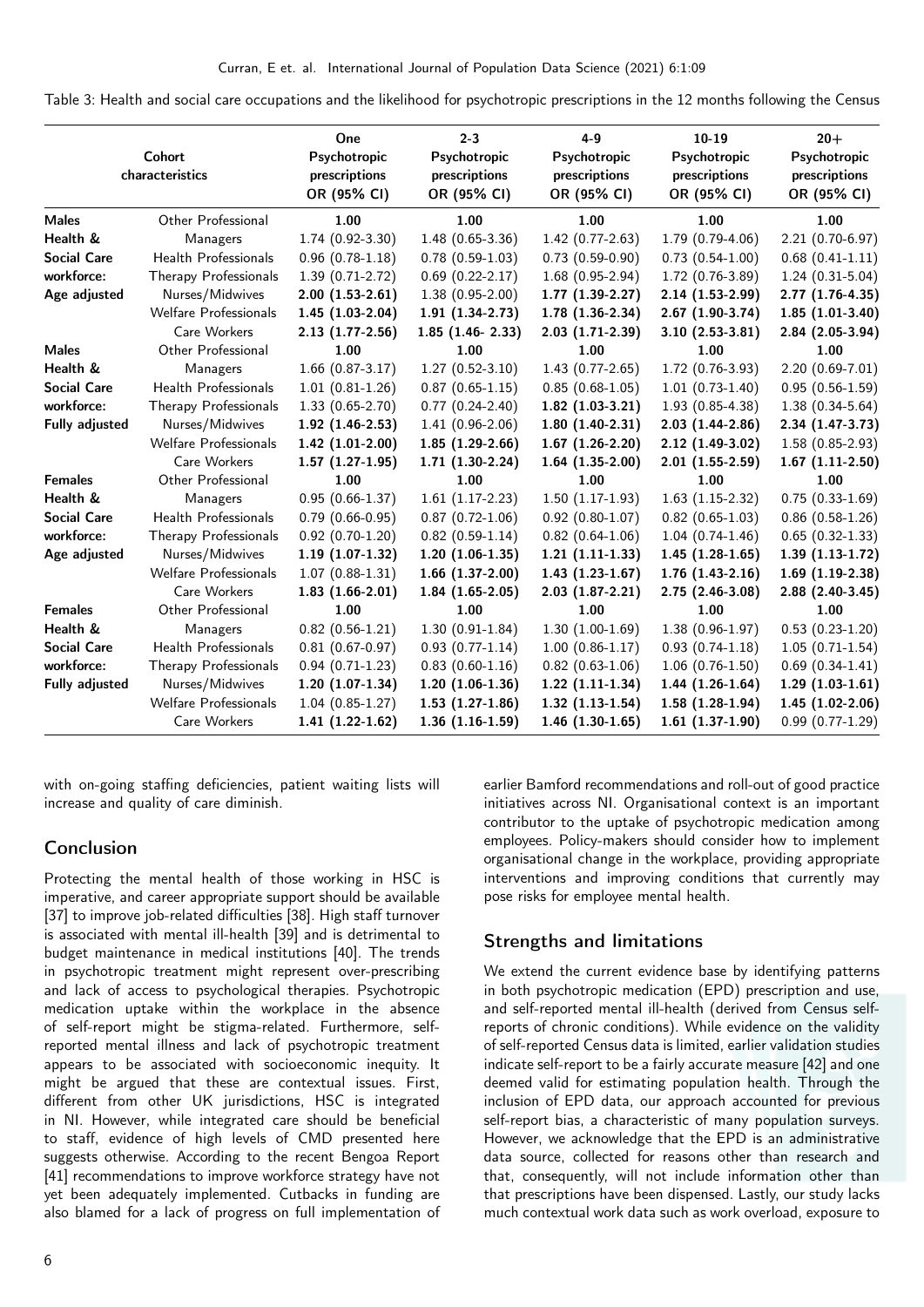bullying and management styles: given the sources used such data was not available.

### Acknowledgement

The Administrative Data Research Network takes privacy protection very seriously. All information directly identifying individuals is removed from the datasets by trusted third parties, before researchers get to see it. All researchers using the Network are trained and accredited to use sensitive data safely and ethically, they will only access the data via a secure environment, and all of their findings will be vetted to ensure they adhere to the strictest confidentiality standards. The help provided by the staff of the Administrative Data Research Network Northern Ireland (ADR-NI) and the Northern Ireland Statistics and Research Agency (NISRA) Research Support Unit is acknowledged. The ADR-NI is funded by the Economic and Research Council (ESRC). The authors alone are responsible for the interpretation of the data and any views or opinions presented are solely those of the author and do not necessarily represent those of the ADR-NI. The Health and Social Care Business Services Organisation (HSC-BSO) prescriptions data has been supplied for the sole purpose of this project.

### Ethics Statement

This administrative data study was granted ethical approval by the Proportionate Review Sub-committee of the East Midlands - Leicester South Research Ethics Committee on 08 February 2018. REC reference: 18/EM/0053; IRAS project ID: 236419.

### Conflict of interest Statement

The authors declare that they have no conflict of interest.

#### Disclosure statement

Ethical Approval of Research: NHS Health Research Authority East Midlands - Leicester South Research Ethics Committee; REC reference: 18/EM/0053 IRAS project ID: 236419; Granted: 08 February 2018. Registry and the Registration No. of the study/Trial: N/A; Informed Consent: N/A; Animal Studies: N/A; Conflict of Interest: N/A

# References

- <span id="page-6-0"></span>1. Dutton JE, Roberts LM, Bednar J. Pathways for positive identity construction at work: Four types of positive identity and the building of social resources. Academy of management review. 2010;35(2):265–293. <https://doi.org/10.5465/amr.35.2.zok265>
- 2. Blustein DL. The role of work in psychological health and well-being: A conceptual, historical, and public policy perspective. Am Psychol. 2008;63(4):228. <https://doi.org/10.1037/0003-066X.63.4.228>
- <span id="page-6-1"></span>3. Stansfeld SA, Pike C, McManus S, et al. Occupations, work characteristics and common mental disorder. Psychol

Med. 2013;43(5):961–973. [https://doi.org/10.1017/](https://doi.org/10.1017/S0033291712001821) [S0033291712001821](https://doi.org/10.1017/S0033291712001821)

- <span id="page-6-2"></span>4. Harvey SB, Modini M, Joyce S, et al. Can work make you mentally ill? A systematic meta-review of work-related risk factors for common mental health problems. Occup Environ Med. 2017;74(4):301–310. <https://doi.org/10.1136/oemed-2016-104015>
- <span id="page-6-3"></span>5. Robertson I. Stress: Cause and effect. Occupational<br>Health & Wellbeing. 2016;68(11):12. https:// Health & Wellbeing. 2016;68(11):12. [https://](https://www.proquest.com/scholarly-journals/stress-cause-effect/docview/1858086792/se-2?accountid=14775) [www.proquest.com/scholarly-journals/stress-cause](https://www.proquest.com/scholarly-journals/stress-cause-effect/docview/1858086792/se-2?accountid=14775)[effect/docview/1858086792/se-2?accountid=14775](https://www.proquest.com/scholarly-journals/stress-cause-effect/docview/1858086792/se-2?accountid=14775)
- <span id="page-6-4"></span>6. Fitzsimons B, Cornwell J. What can we learn from patients' perspectives on the quality and safety of hospital care?. 2018. [https://doi.org/10.1136/bmjqs-](https://doi.org/10.1136/bmjqs-2018-008106)[2018-008106](https://doi.org/10.1136/bmjqs-2018-008106)
- <span id="page-6-5"></span>7. Øyane NM, Pallesen S, Moen BE, Åkerstedt T, Bjorvatn B. Associations between night work and anxiety, depression, insomnia, sleepiness and fatigue in a sample of norwegian nurses. PLoS one. 2013;8(8). <https://doi.org/10.1371/journal.pone.0070228>
- <span id="page-6-6"></span>8. Felton JS. Burnout as a clinical entity—its importance in health care workers. Occupational medicine. 1998;48(4):237–250. [https://doi.org/10.1093/occmed/](https://doi.org/10.1093/occmed/48.4.237) [48.4.237](https://doi.org/10.1093/occmed/48.4.237)
- <span id="page-6-7"></span>9. Tomioka K, Morita N, Saeki K, Okamoto N, Kurumatani N. Working hours, occupational stress and depression among physicians. Occupational medicine. 2011;61(3):163–170. [https://doi.org/10.1093/](https://doi.org/10.1093/occmed/kqr004) [occmed/kqr004](https://doi.org/10.1093/occmed/kqr004)
- <span id="page-6-8"></span>10. Nieuwenhuijsen K, Bruinvels D, Frings-Dresen M. Psychosocial work environment and stressrelated disorders, a systematic review. Occupational medicine. 2010;60(4):277–286. [https://doi.org/10.1093/](https://doi.org/10.1093/occmed/kqq081) [occmed/kqq081](https://doi.org/10.1093/occmed/kqq081)
- <span id="page-6-9"></span>11. Johnson JV, Hall EM. Job strain, work place social support, and cardiovascular disease: A cross-sectional study of a random sample of the swedish working population. Am J Public Health. 1988;78(10):1336–1342. <https://doi.org/10.1093/occmed/kqq081>
- <span id="page-6-10"></span>12. Siegrist J. Adverse health effects of high-effort/lowreward conditions. J Occup Health Psychol. 1996;1(1):27. <https://doi.org/10.1037/1076-8998.1.1.27>
- <span id="page-6-11"></span>13. Pikhart H, Bobak M, Pajak A, et al. Psychosocial factors at work and depression in three countries of central and eastern europe. Soc Sci Med. 2004;58(8):1475–1482. [https://doi.org/10.1016/S0277-9536\(03\)00350-2](https://doi.org/10.1016/S0277-9536(03)00350-2)
- <span id="page-6-12"></span>14. Samuelsson Å, Ropponen A, Alexanderson K, Svedberg P. Psychosocial working conditions, occupational groups, and risk of disability pension due to mental diagnoses: A cohort study of 43 000 swedish twins. Scand J Work Environ Health. 2013:351–360. [https://www.jstor.org/](https://www.jstor.org/stable/23558334) [stable/23558334](https://www.jstor.org/stable/23558334)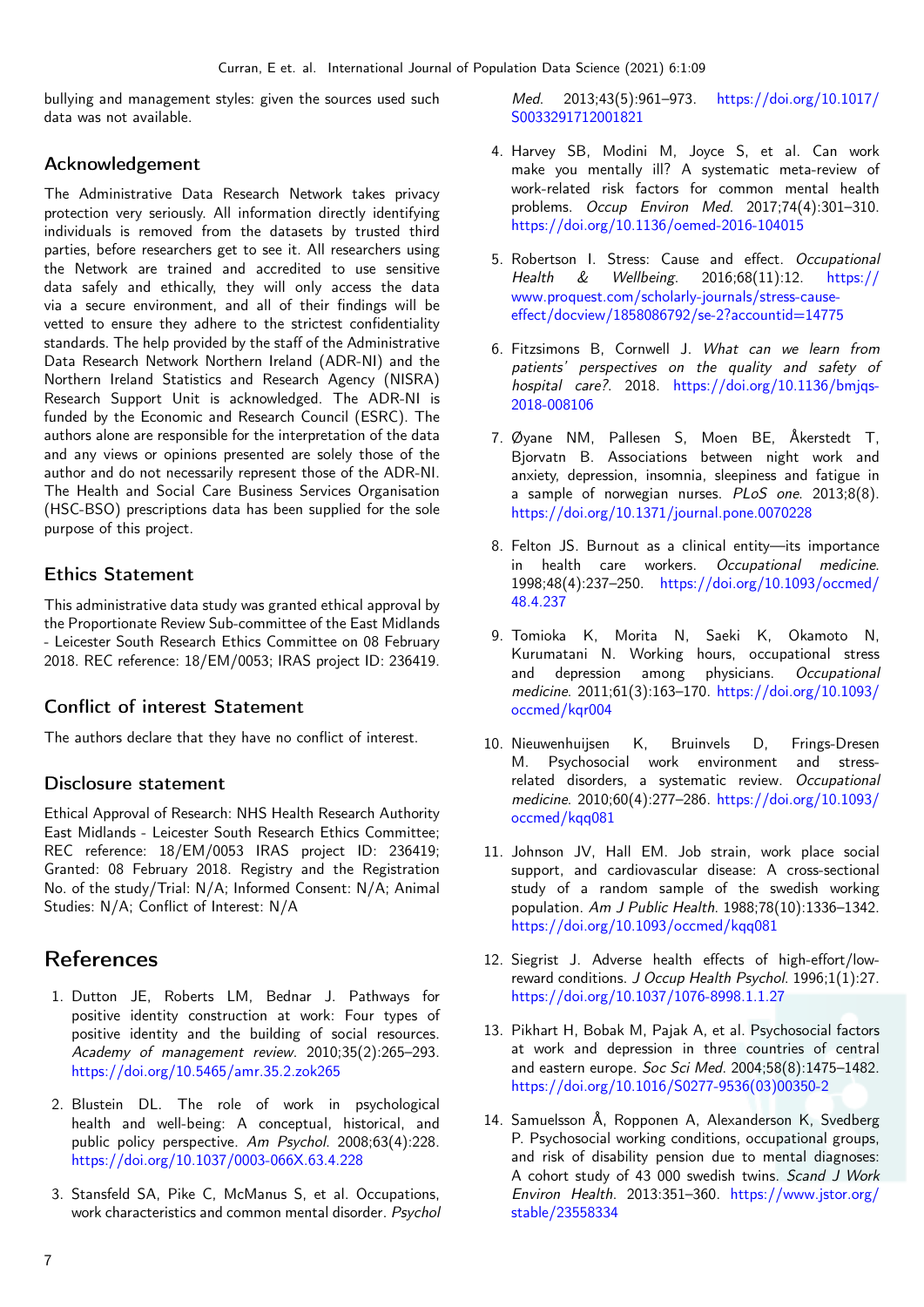- <span id="page-7-0"></span>15. Skinner J, Chandra A. Health care employment growth and the future of US cost containment. JAMA. 2018;319(18):1861–1862. <https://doi.org/10.1001/jama.2018.2078>
- <span id="page-7-1"></span>16. Rantonen O, Alexanderson K, Pentti J, et al. Trends in work disability with mental diagnoses among social workers in finland and sweden in 2005–2012. Epidemiology and psychiatric sciences. 2017;26(6):644- 654. <https://doi.org/10.1017/S2045796016000597>
- <span id="page-7-2"></span>17. Hilton MF, Whiteford HA. Associations between psychological distress, workplace accidents, workplace failures and workplace successes. Int Arch Occup Environ Health. 2010;83(8):923–933. [https://doi.org/10.1007/](https://doi.org/10.1007/s00420-010-0555-x) [s00420-010-0555-x](https://doi.org/10.1007/s00420-010-0555-x)
- <span id="page-7-3"></span>18. Rosato M, Tseliou F, Wright DM, Maguire A, O'Reilly D. Are volunteering and caregiving associated with suicide risk? A census-based longitudinal study. BMC Psychiatry. 2019;19(1):296. [https://doi.org/10.1186/](https://doi.org/10.1186/s12888-019-2255-8) [s12888-019-2255-8](https://doi.org/10.1186/s12888-019-2255-8)
- <span id="page-7-4"></span>19. D'Souza RM, Strazdins L, Lim LL, Broom DH, Rodgers B. Work and health in a contemporary society: Demands, control, and insecurity. Journal of Epidemiology & Community Health. 2003;57(11):849–854. [https://](https://jech.bmj.com/content/jech/57/11/849.full.pdf) [jech.bmj.com/content/jech/57/11/849.full.pdf](https://jech.bmj.com/content/jech/57/11/849.full.pdf)
- <span id="page-7-5"></span>20. Carrier J, Roberge P, Courteau J, Vanasse A. Predicting chronic benzodiazepine use in adults with depressive disorder: Retrospective cohort study using administrative data in quebec. Canadian Family Physician. 2016;62(8):e473–e483. [https://www.cfp.ca/content/](https://www.cfp.ca/content/cfp/62/8/e473.full.pdf) [cfp/62/8/e473.full.pdf](https://www.cfp.ca/content/cfp/62/8/e473.full.pdf)
- <span id="page-7-6"></span>21. Sheehan R, Hassiotis A, Walters K, Osborn D, Strydom A, Horsfall L. Mental illness, challenging behaviour, and psychotropic drug prescribing in people with intellectual disability: UK population based cohort study. BMJ. 2015;351. doi: <https://doi.org/10.1136/bmj.h4326>
- <span id="page-7-7"></span>22. NILS-RSU. Northern Ireland longitudinal study metadata. NILS-RSU (july 2018). [https://www.nils](https://www.nils-rsu.co.uk/app/uploads/2019/11/NILS_Metadata.pdf)[rsu.co.uk/app/uploads/2019/11/NILS\\_Metadata.pdf.](https://www.nils-rsu.co.uk/app/uploads/2019/11/NILS_Metadata.pdf) Updated 2018. Accessed last accessed 09/02/, 2021.
- <span id="page-7-8"></span>23. O'Reilly D, Rosato M, Catney G, Johnston F, Brolly M. Cohort description: The Northern Ireland Longitudinal Study (NILS). Int J Epidemiol. 2012;41(3):634–641. <https://doi.org/10.1093/ije/dyq271>
- <span id="page-7-9"></span>24. Rose D, Pevalin D. The NS-SEC described. A researcher's guide to the national statistics socio-economic classification. 2003:6–27. [http://repository.essex.ac.uk/](http://repository.essex.ac.uk/id/eprint/9147) [id/eprint/9147](http://repository.essex.ac.uk/id/eprint/9147)
- <span id="page-7-10"></span>25. Iacobucci G. NHS prescribed record number of antidepressants last year. BMJ. 2019;364. [https://](https://doi.org/10.1136/bmj.l1508) [doi.org/10.1136/bmj.l1508](https://doi.org/10.1136/bmj.l1508)
- <span id="page-7-11"></span>26. Penning MJ, Wu Z. Caregiver stress and mental health: Impact of caregiving relationship and gender. Gerontologist. 2016;56(6):1102–1113. [https://doi.org/](https://doi.org/10.1093/geront/gnv038) [10.1093/geront/gnv038](https://doi.org/10.1093/geront/gnv038)
- <span id="page-7-12"></span>27. Savage S, Bailey S. The impact of caring on caregivers' mental health: A review of the literature. Australian health review. 2004;27(1):111–117. [http://hdl.handle.net/](http://hdl.handle.net/10536/DRO/DU:30002550) [10536/DRO/DU:30002550](http://hdl.handle.net/10536/DRO/DU:30002550)
- <span id="page-7-13"></span>28. Litwin H, Stoeckel KJ, Roll A. Relationship status and depressive symptoms among older co-resident caregivers. Aging & Mental Health. 2014;18(2):225–231. <https://doi.org/10.1080/13607863.2013.837148>
- <span id="page-7-14"></span>29. McDonald JT, Kennedy S. Insights into the 'healthy immigrant effect': Health status and health service use of immigrants to canada. Soc Sci Med. 2004;59(8):1613– 1627. <https://doi.org/10.1016/j.socscimed.2004.02.004>
- <span id="page-7-15"></span>30. Das-Munshi J, Leavey G, Stansfeld SA, Prince MJ. Migration, social mobility and common mental disorders: Critical review of the literature and meta-analysis. Ethn Health. 2012;17(1-2):17–53. <https://doi.org/10.1080/13557858.2011.632816>
- <span id="page-7-16"></span>31. Frandsen LS, Villumsen LB, Hjorth CF, et al. The relationship between self-reported mental health and redeemed prescriptions of antidepressants: A registerbased cohort study. BMC Psychiatry. 2016;16(1):189. <https://doi.org/10.1186/s12888-016-0893-7>
- <span id="page-7-17"></span>32. Stoye G, Zaranko B. UK health spending. Institute for Fiscal Studies; 2019 Feb [https://ifs.org.uk/uploads/](https://ifs.org.uk/uploads/R165-UK-health-spending1.pdf) [R165-UK-health-spending1.pdf](https://ifs.org.uk/uploads/R165-UK-health-spending1.pdf)
- <span id="page-7-18"></span>33. Boorman S. NHS health and wellbeing: The boorman review. London: National Health Service. 2009. [https://](https://doi.org/10.5042/jpmh.2010.0158) [doi.org/10.5042/jpmh.2010.0158](https://doi.org/10.5042/jpmh.2010.0158)
- <span id="page-7-19"></span>34. Stansfeld S, Candy B. Psychosocial work environment and mental health—a meta-analytic review. Scand J Work Environ Health. 2006:443–462. [https://www.jstor.org/](https://www.jstor.org/stable/40967597) [stable/40967597](https://www.jstor.org/stable/40967597)
- <span id="page-7-20"></span>35. Wieclaw J, Agerbo E, Mortensen PB, Bonde JP. Risk of affective and stress related disorders among employees in human service professions. Occup Environ Med. 2006;63(5):314–319. [https://doi.org/10.1136/](https://doi.org/10.1136/oem.2004.019398) [oem.2004.019398](https://doi.org/10.1136/oem.2004.019398)
- <span id="page-7-21"></span>36. Ruotsalainen J, Serra C, Marine A, Verbeek J. Systematic review of interventions for reducing occupational stress in health care workers. Scand J Work Environ Health. 2008:169–178. <https://www.jstor.org/stable/40967705>
- <span id="page-7-22"></span>37. Schwenk TL, Davis L, Wimsatt LA. Depression, stigma, and suicidal ideation in medical students. JAMA. 2010;304(11):1181–1190. doi:10.1001/jama.2010.1300
- <span id="page-7-23"></span>38. Shanafelt TD, Noseworthy JH. Executive leadership and physician well-being: Nine organizational strategies to promote engagement and reduce burnout. 2017;92(1):129–146. [https://doi.org/10.1016/](https://doi.org/10.1016/j.mayocp.2016.10.004) [j.mayocp.2016.10.004](https://doi.org/10.1016/j.mayocp.2016.10.004)
- <span id="page-7-24"></span>39. Leiter MP, Maslach C. Nurse turnover: The mediating role of burnout. J Nurs Manag. 2009;17(3):331–339. <https://doi.org/10.1111/j.1365-2834.2009.01004.x>